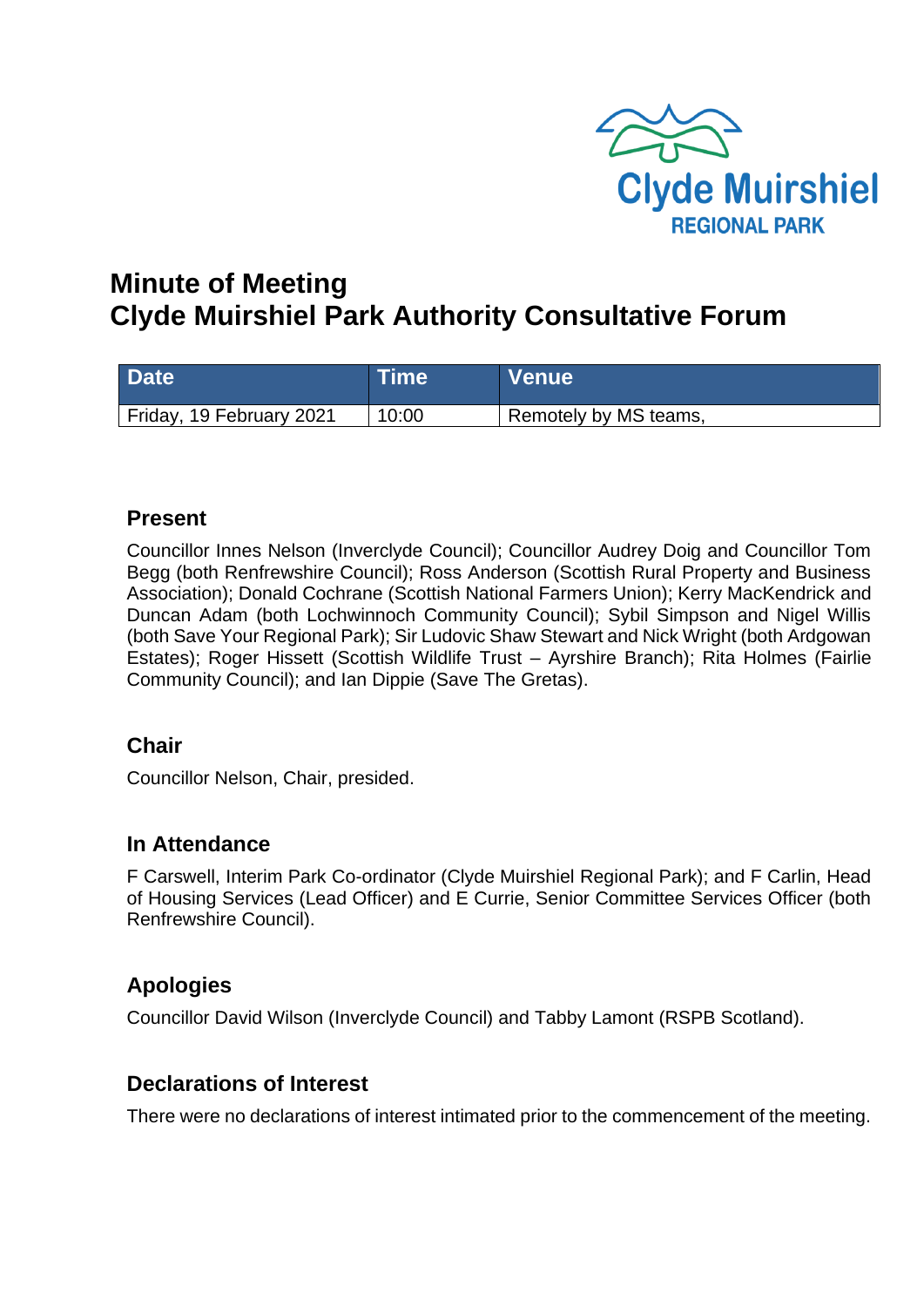# **Additional Item**

The Chair intimated that there was an additional item of business in relation to Clyde Muirshiel Regional Park/Burnfoot Road. The Chair, being of the opinion that the matter, which is dealt with at item 4 below, was urgent in view of the need to advise members of the position, authorised its consideration.

#### 1 **Minute**

There was submitted the Minute of the meeting of the Consultative Forum held on 11 December 2020.

Some members of the Forum expressed concern as to the lack of detail in the Minute.

**DECIDED:** That the Minute be approved.

# 2 **Matters Arising**

There were no matters arising.

**DECIDED:** That it be noted that there were no matters arising.

# 3 **Open Discussion on Clyde Muirshiel Regional Park Ongoing Management**

Forum members discussed the following discussion points submitted in relation to Clyde Muirshiel Regional Park:

(i) what alternative governance funding and scrutiny arrangements would be in place to protect the park; (ii) how did the Park management intend to co-operate for re-wilding of the upland area of the Regional Park in the Renfrew Heights; (iii) what information and decision, if any, did the Park management and Renfrewshire Council have about the current proposal concerning the decommissioning of the flood control weir at the bottom end of Castle Semple Loch at Howood; (iv) what information and decisions had the Management Board and Renfrewshire Council have about Castle Semple Loch, the Park Boundary and flooding in Lochwinnoch as a result of the Scottish Government Appeals Directorate Reporters review of the Renfrewshire Council Local Development Plan 2019; and (v) what information and decisions had the Management Board and Renfrewshire Council have about the proposal by Kilbirnie and North Ayrshire Council to develop Kilbirnie Loch as a recreational Water Sports facility as a rival to Castle Semple.

The Lead Officer responded to these questions and provided members with the information requested.

**DECIDED:** That the information provided and the discussion points be noted.